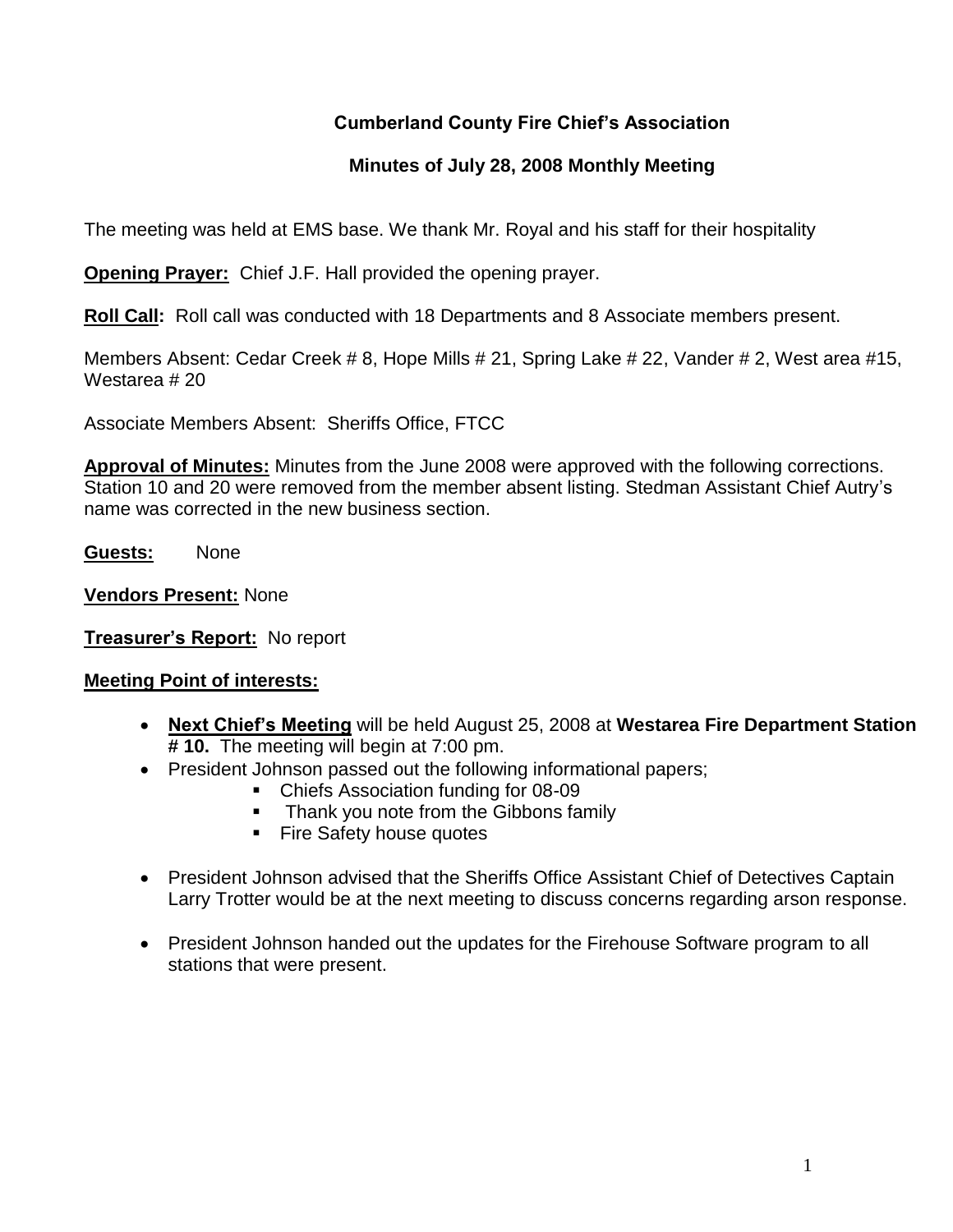## **OLD BUSINESS:**

- Chief Johnson discussed and briefed the membership about the upcoming Fiscal Year 2007-2008 Special Fire District Funds. He stated that he has not received any request for the 3% funding for the low wealth departments. Those department that qualify for assistance must submit a request for funding as soon as possible, whereas a pay out is planned for the August 2008 meeting.
- Chief Johnson discussed the Fire Safety House proposals and handed out several handouts of the Surrey Fire Safety Houses. He advised the membership that this Safety House has state of the art technology built into the house to aid your departments with your fire prevention and education efforts. He recommended the home with the built in bleacher system. This home is for all ages and not just for children. He stated that the home would be maintained at the Cotton Fire Department however a train the trainer class would have to be conducted in order to use the home. He stated that funds include delivery of the home versus us picking the home up. With no recommendations from the floor President Johnson stated that the executive committee along with Chief Hall and Harris would make the decision of which home to go with. The Associations responsibility on the home is to match the 20% required match.

### **NEW BUSINESS:**

• No new business discussed

### **COMMITTEE REPORTS:**

### **I D CARD COMMITTEE Lt**. Tara Johnson (Stoney Point) Chairperson

• FYI. Fire Chiefs are required to send a signed letter or memo with a firefighter requesting an ID Card. For any questions or an appointment contact 424-0694 or e-mail at [tara@stoneypointfire.com](mailto:tara@stoneypointfire.com)

### **FIRE PREVENTION/EDUCATION COMMITTEE**

• No report

### **COMMUNICATIONS COMMITTEE** Chief B. Bullard (Stedman) Chairperson

 Chief Bullard advised the members to use the VIPER channels if needed to provide adequate communications. Chief Lucas and Chief Strahan discussed issues regarding base radio problems and issues with Amerizon Wireless. President Johnson will follow up on the issues addressed. There was discussion on the radios that were issued to the Forestry Service. Director Currie will follow up on this issue. Chief Herndon inquired about the difference between using the Viper system versus our current system. It appears that more and more organizations are going to the Viper System. Director Currie advised the members that the County was preparing to do a study of the available systems and will make a determination as to future plans.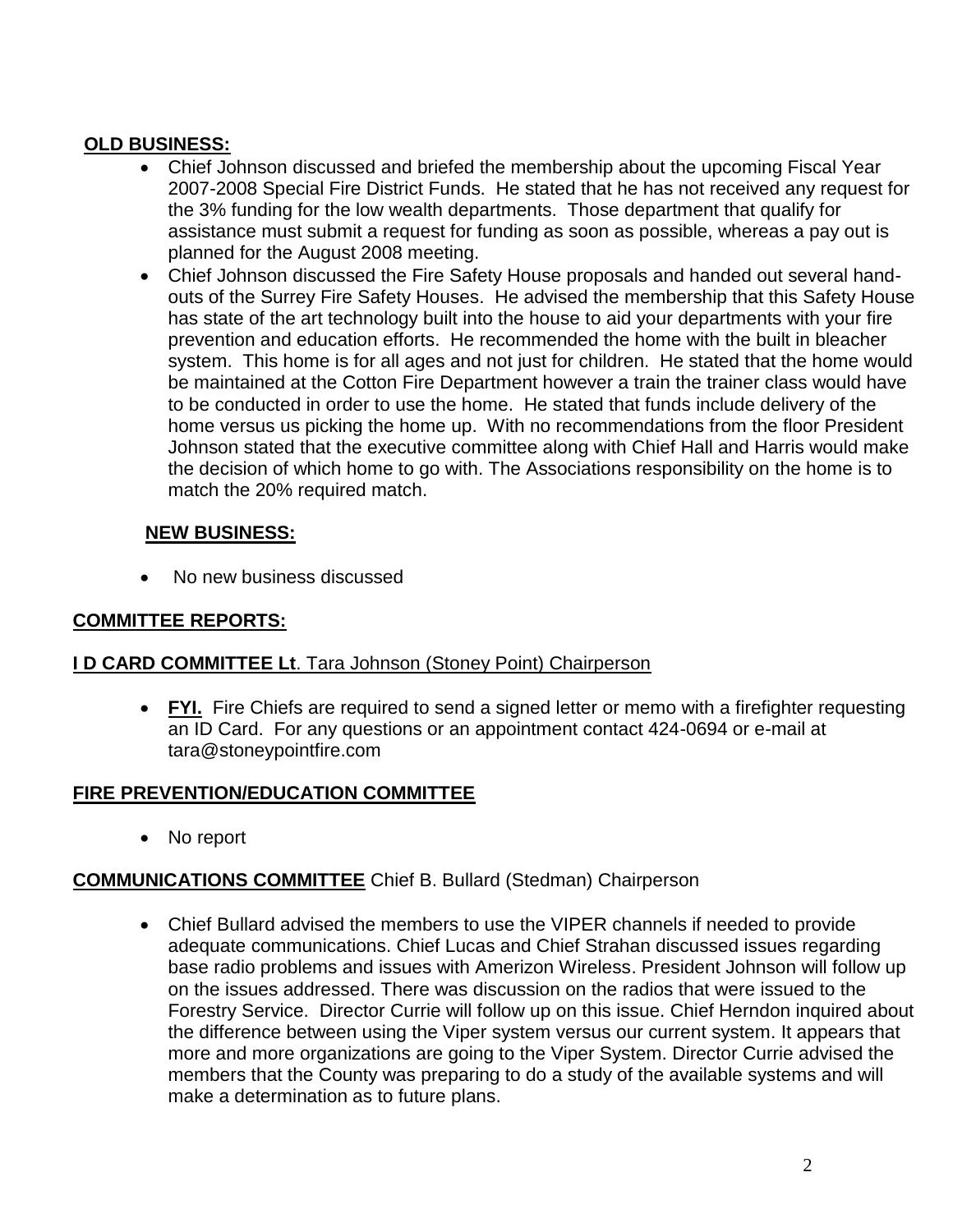# **STANDARDS & POLICY COMMITTEE** Chief K. Hall (Cumberland Road) Chairperson

• No Report but the committee is working on the review and update of the Incident Command Procedure Policy.

### **TRAINING COMMITTEE** Chief P. Strahan (Westarea) Chairperson

• No report

**MEMORIAL COMMITTEE** Chief S. Blackburn (Ft. Bragg) Chairperson

 Chief Marley stated that it is the intent of the organization to have a memorial service in October 2008. More information will follow next month

### **AUTOMATIC AID/MUTUAL AID COMMITTEE** Chief J. F. Hall (Bethany) Chairperson

• No report

## **FINANCE COMMITTEE** Deputy Chief Freddy Johnson Jr. (Stoney Point) Chairperson

• No report

## **RESCUE COMMITTEE** Deputy Chief Freddy Johnson Jr. (Stoney Point) Chairperson

No report

## **EASTERN FIRE SCHOOL** Chief R. Marley (Pearces Mill) Chairperson

 Chief Marley advised the committee was working hard on the seminar program and a March 2009 date was being set. Anyone wishing to assist the committee is encouraged to contact Chief Marley

**EMS DIRECTOR:** Colonel Wally W. Ainsworth

 Colonel Ainsworth advised the members that UNC Air Care expressed that CCFD were the best at setting up the LZ's for Helicopter landings.

## **ASSOCIATE MEMBERS REPORT**

## **EMERGENCY SERVICES DIRECTOR/ ECC-911** Kenny Curry, Director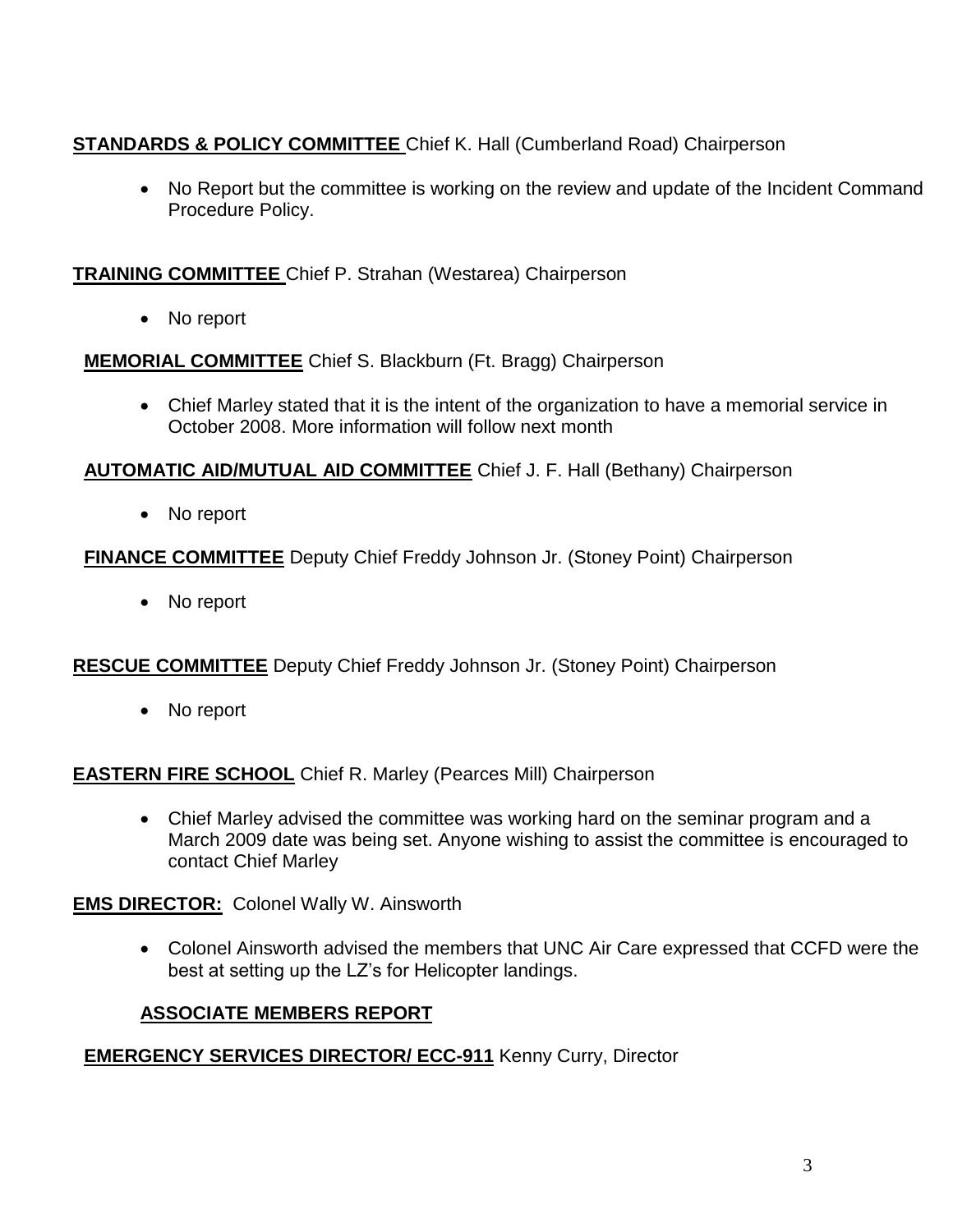Scotty Harris advised that beginning with the next meeting he will be handing out copies of inspection records of businesses that were conducted in the respective districts. Director Currie advised the members that the 9S inspections were completed. All Chiefs are encouraged to ensure that proper documentation is recorded and filed for training and fire responses. If you have firefighters from another department on your department, please add his or her training records to your departments training reports. Do not put a copy of their other departments' report into your files

**HAZMAT** Capt. Steve Drew, FFD - POC telephone for HAZMAT is 433-1432

• No report

#### **FORESTRY DISTRICT** Ranger J. Johnson

 John Mewborn discussed qualifications for firefighters responding to forest fire operations. If you have had the Wildland Fire Suppression course you are considered qualified. The new courses include S130, S190 and L180. If you would like to schedule a course, please feel free to contact him.

#### **FTCC** Ernest Ward

• No report

#### **SHERIFF'S OFFICE** Sheriff Butler

• No Report

### **HIGHWAY PATROL**

 Trooper S. Johnson advised all Chiefs that if they have military firefighters from another state that used blue lights in their other departments to remind them that N.C. law prohibits the use of blue lights except for law enforcement agencies.

#### **CHRISTIAN FIREFIGHTERS** Chaplain Casanova

• No report

#### **COUNTY COMMISSIONERS** Fire Commissioner Ed Melvin

• No report

### **FOR THE GOOD OF THE ASSOCIATION:**

President Johnson briefly discussed the future of the fire service funding formula. President Johnson is gathering information and plans to begin drafting some information in September. This will be a